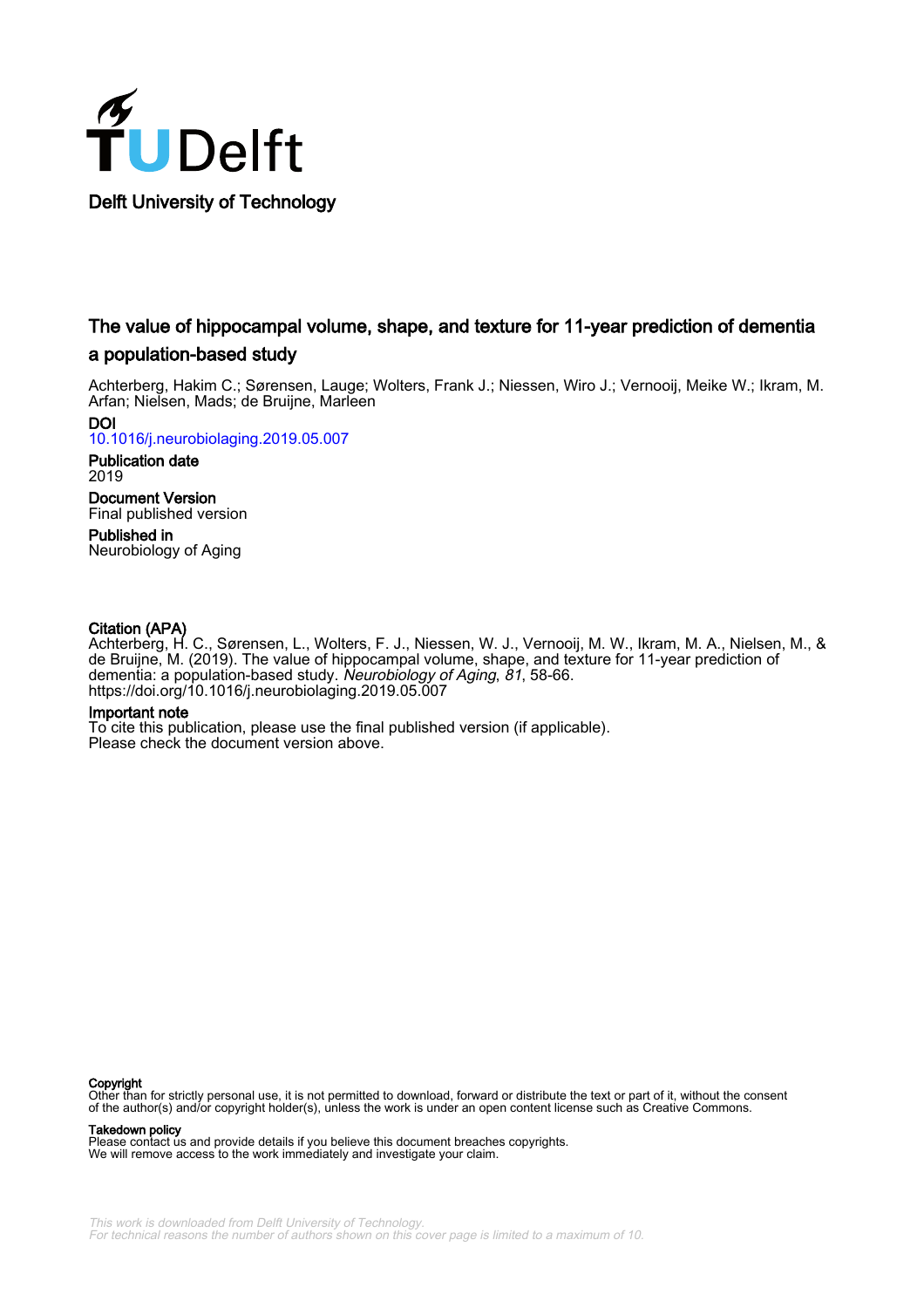#### [Neurobiology of Aging 81 \(2019\) 58](https://doi.org/10.1016/j.neurobiolaging.2019.05.007)-[66](https://doi.org/10.1016/j.neurobiolaging.2019.05.007)

**Contents lists available at ScienceDirect** 

Neurobiology of Aging

journal homepage: [www.elsevier.com/locate/neuaging](http://www.elsevier.com/locate/neuaging)

# The value of hippocampal volume, shape, and texture for 11-year prediction of dementia: a population-based study

Hakim C. Achterberg <sup>a,</sup>\*, Lauge Sørensen <sup>b, c</sup>, Frank J. Wolters <sup>d, e</sup>, Wiro J. Niessen <sup>a, f</sup>, Meike W. Vernooij <sup>d,g</sup>, M. Arfan Ikram <sup>d,g</sup>, Mads Nielsen <sup>b,c</sup>, Marleen de Bruijne <sup>a,b</sup>

a Biomedical Imaging Group Rotterdam, Departments of Radiology and Medical Informatics, Erasmus MC, Rotterdam, the Netherlands

 $<sup>b</sup>$  Department of Computer Science, University of Copenhagen, Copenhagen, Denmark</sup>

<sup>c</sup> Biomediq A/S, Copenhagen, Denmark

<sup>d</sup> Department of Epidemiology, Erasmus MC, Rotterdam, the Netherlands

<sup>e</sup> Department of Neurology, Erasmus MC, Rotterdam, the Netherlands

f Imaging Science and Technology, Department of Applied Sciences, Delft University of Technology, Delft, the Netherlands

<sup>g</sup> Department of Radiology, Erasmus MC, Rotterdam, the Netherlands

#### article info

Article history: Received 31 July 2018 Received in revised form 25 April 2019 Accepted 11 May 2019 Available online 28 May 2019

#### Keywords: Dementia Hippocampal shape Hippocampal texture Prediction MRI Population-based

# **ABSTRACT**

Hippocampal volume and shape are known magnetic resonance imaging biomarkers of neurodegeneration. Recently, hippocampal texture has been shown to improve prediction of dementia in patients with mild cognitive impairment, but it is unknown whether texture adds prognostic information beyond volume and shape and whether the predictive value extends to cognitively healthy individuals. Using 510 subjects from the Rotterdam Study, a prospective, population-based cohort study, we investigated if hippocampal volume, shape, texture, and their combination were predictive of dementia and determined how predictive performance varied with time to diagnosis and presence of early clinical symptoms of dementia. All features showed significant predictive performance with the area under the receiver operating characteristic curve ranging from 0.700 for texture alone to 0.788 for the combination of volume and texture. Although predictive performance extended to those without objective cognitive complaints or mild cognitive impairment, performance decreased with increasing follow-up time. We conclude that a combination of multiple hippocampal features on magnetic resonance imaging performs better in predicting dementia in the general population than any feature by itself. 2019 The Author(s). Published by Elsevier Inc. This is an open access article under the CC BY-NC-ND

license [\(http://creativecommons.org/licenses/by-nc-nd/4.0/](http://creativecommons.org/licenses/by-nc-nd/4.0/)).

1. Introduction

Dementia is a neurological syndrome that results from various underlying pathologies, leading to neurodegeneration and cerebral atrophy. Neurodegeneration takes place over the course of many years, and irrevocable degenerative changes in the brain exist by the time clinical symptoms of dementia manifest. Consequently, there is increasing need for tools that identify individuals at high risk of dementia in the population to facilitate development of preventative and curative measures. Magnetic resonance imaging (MRI) allows noninvasive imaging of the brain and is widely used to support dementia diagnosis, and that of its pathological subtypes, of which Alzheimer's disease (AD) is the most common. Of specific interest to dementia, and AD in particular, is the hippocampus that

\* Corresponding author at: Departments of Radiology and Medical Informatics, Erasmus MC, Rotterdam 3015GE, the Netherlands. Tel.:  $+31628144048$ ; fax: +31107034033.

E-mail address: [h.achterberg@erasmusmc.nl](mailto:h.achterberg@erasmusmc.nl) (H.C. Achterberg).

is affected early in the disease process ([Braak and Braak, 1997; West](#page-8-0) [et al., 1994, 2004](#page-8-0)). Because abnormalities of the hippocampus precede the symptoms of cognitive decline, MRI can not only be used to diagnose AD but also to predict its future development.

Hippocampal volume measured in MRI has shown to be predictive of dementia in patients with mild cognitive impairment (MCI) ([Devanand et al., 2007; Jack et al., 1999](#page-9-0)) as well as in community-dwelling individuals [\(den Heijer et al., 2006](#page-9-0)). To measure hippocampal atrophy even more specifically, hippocampal shape has also been used to diagnose dementia [\(Li et al., 2007;](#page-9-0) [Wang et al., 2007\)](#page-9-0) and predict dementia in both subjects with MCI ([Costafreda et al., 2011; Ferrarini et al., 2009\)](#page-9-0) and in a sample of the general population [\(Achterberg et al., 2014\)](#page-8-0). Recently, studies suggested that a novel hippocampal imaging marker, namely hippocampal texture, may further improve prediction of conversion from MCI to AD [\(Chincarini et al., 2011; Sørensen et al., 2016\)](#page-9-0). Hippocampal texture may be a valuable marker, as it is thought to reflect change in tissue texture as a consequence of characteristic







<sup>0197-4580/© 2019</sup> The Author(s). Published by Elsevier Inc. This is an open access article under the CC BY-NC-ND license ([http://creativecommons.org/licenses/by-nc-nd/4.0/\)](http://creativecommons.org/licenses/by-nc-nd/4.0/). <https://doi.org/10.1016/j.neurobiolaging.2019.05.007>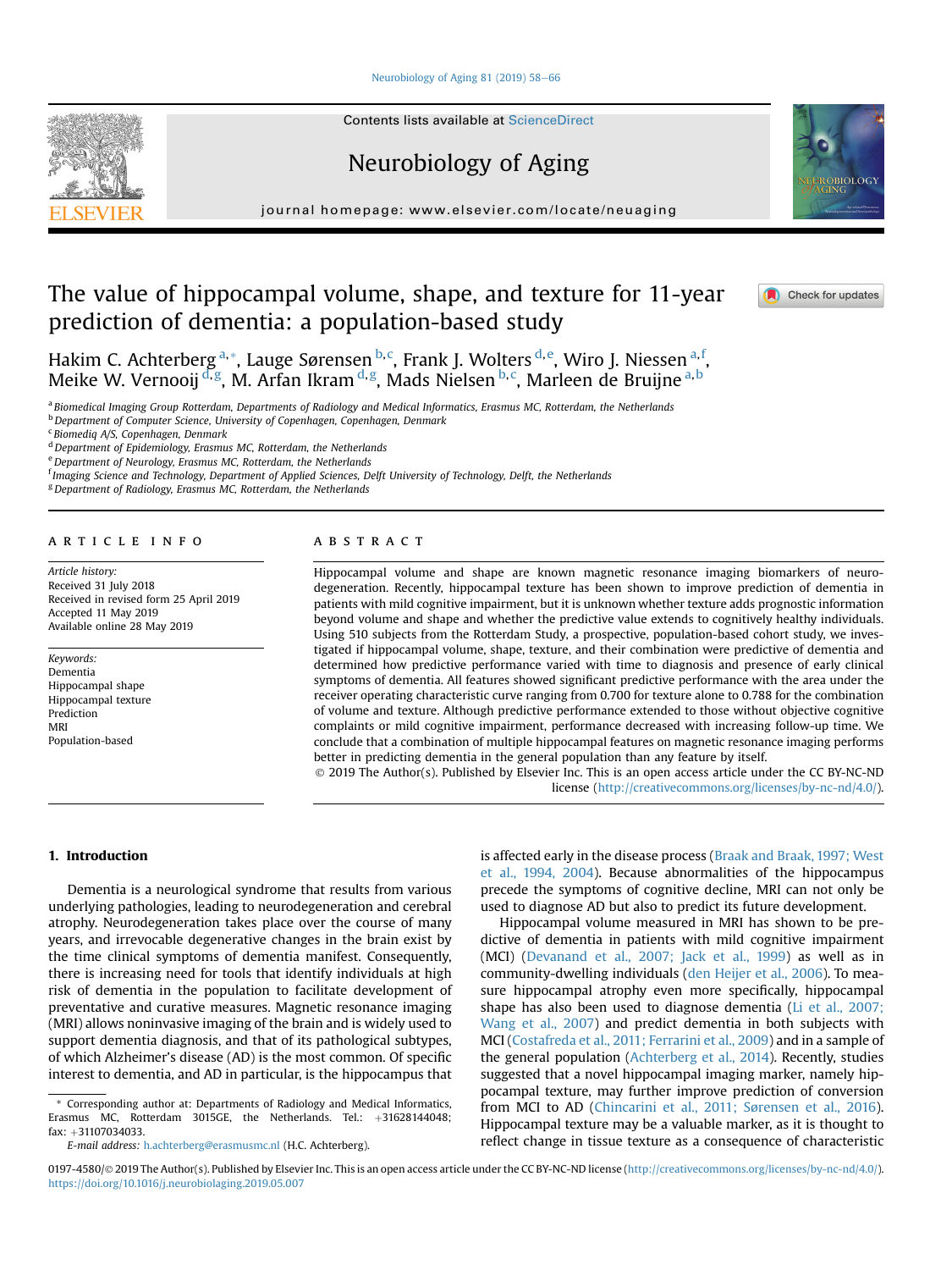pathological changes of dementia such as neurofibrillary tangles and amyloid- $\beta$  plaques for AD. However, it is unknown how suitable texture and the combinations of texture with volume and/or shape are for the purpose of dementia prediction in a general population. It is also unclear which marker shows the earliest signs of disease.

We therefore computed volume, shape, and texture of the hippocampi on MRI in nondemented subjects from a populationbased study, to determine the predictive value of each MRI imaging biomarker and their combinations for the occurrence of dementia during 11 years of follow-up.

# 2. Materials and methods

## 2.1. Study population

This study was embedded in the Rotterdam Study: a prospective, population-based cohort study among inhabitants aged >55 years from the Ommoord area in Rotterdam, The Netherlands. The Rotterdam Study methods have been described previously ([Hofman](#page-9-0) [et al., 2015; Ikram et al., 2015](#page-9-0)). In brief, between 1990 and 1993, 7983 individuals agreed to participate (response figure 78%). Of these, 965 elderly subjects were randomly selected to undergo MRI of the brain in 1995-1996 ([den Heijer et al., 2006\)](#page-9-0). As part of the eligibility criteria, we excluded individuals who had dementia, were blind, or had MRI contraindications. This left 832 persons eligible for participation. Among these, 563 persons gave their written informed consent to participate in the present study (response rate, 68%). Of the 563 participants, 52 developed claustrophobia, leaving 511 participants with an MRI scan. For 1 subject, we could not retrieve all data required for the calculation of the texture features, leaving 510 participants with complete data. These individuals constitute the study population for this study. The Rotterdam Study has been approved by the medical ethics committee according to the Population Study Act Rotterdam Study, executed by the Ministry of Health, Welfare and Sports of the Netherlands. Written informed consent was obtained from all participants.

#### 2.2. Dementia screening and surveillance

Participants were screened for dementia at each center visit using the Mini-Mental State Examination (MMSE) and the Geriatric Mental Schedule organic level [\(de Bruijn et al., 2015](#page-9-0)). Those with MMSE <26 or Geriatric Mental Schedule >0 underwent further investigation and informant interview including the Cambridge Examination for Mental Disorders of the Elderly. In addition, the entire cohort was continuously under surveillance for dementia through electronic linkage of the study center with medical records from general practitioners and the regional institute for outpatient mental health care. A consensus panel headed by a consultant neurologist established the final diagnosis according to standard criteria for dementia (DSM-III-R). Follow-up until 1st January 2006 was virtually complete at the time of this study. Within this period, participants were censored at date of dementia diagnosis, death, loss to follow-up, or administrative censoring date, whichever came first. The completeness of followup [\(Clark et al., 2002](#page-9-0)) was 99.0%, meaning that of all potential person-years of follow-up in the study, only 1.0% was lost due to censoring other than dementia or death.

During the study period, 52 subjects were diagnosed with dementia. The median interval between MRI acquisition and dementia diagnosis was 4.0 years with an interquartile range of 4.8 years (ranging from 0.74 to 11.13).

#### 2.3. Memory assessment and mild cognitive impairment

The memory assessment used in this study was performed at the time of the MRI acquisition. MCI was defined as the combination of subjective cognitive complaints and objective cognitive impairment, in the absence of dementia, following the criteria proposed by [Petersen et al. \(1997\)](#page-9-0). Subjective cognitive complaints were evaluated by interview, which included 3 questions about memory (feeling forgetful, worry about forgetting things, and word-finding difficulties) and questions on everyday functioning (problems with orientation in familiar places and difficulties getting dressed, using a key, leaving the stove on, or storing things in an unusual place). Subjective cognitive complaints were scored positive when an individual answered positive to at least 1 of these questions. For assessment of objective cognitive impairment, we used a cognitive test battery comprising a letter-digit substitution test, Stroop test, verbal fluency test, and 15-word verbal learning test. To obtain more robust measures, we constructed compound scores by principal component analysis (PCA) for memory function (immediate and delayed recall), information-processing speed (letter-digit substitution test, Stroop reading, and color-naming subtasks), and executive function (Stroop interference subtask, letter-digit substitution test, and verbal fluency). Objective cognitive impairment on each of the domains was defined as a test score below -1.5 standard deviations of the age- and education-adjusted mean of the study population. Given that our sample is a crosssection of the general population, we assume that the means of the study population closely approximate the population means and can be used safely for the above definitions.

#### 2.4. Selection of cases and controls

The entire data set, hereafter referred to as the cohort set, contained 52 subjects who developed dementia and 458 subjects who did not develop dementia within the follow-up period of up to 11 years (for dementia case ascertainment, see Section 2.2). To train and test a model independent of age and gender, an age- and gender-matched subset was identified, hereafter referred to as the matched set. The matching was performed using the following criteria: (1) the gender had to be the same, (2) the follow-up time of the controls should be at least as long as the time to diagnosis of the corresponding case, (3) the age could not differ more than 1.5 years, and (4) controls did not develop dementia during the entire followup period. With these criteria, it was possible to select 3 unique ageand gender-matched controls per case for 50 of the cases. The remaining 2 cases were not included in the matched set. Characteristics of the cohort set and matched set are listed in [Table 1.](#page-3-0) The cohort is the same as in [Achterberg et al. \(2014\),](#page-8-0) except for 1 subject who did not have all required data for the calculation of the texture features.

#### 2.5. MRI scan protocol

All subjects were scanned in the period 1995-1996 on a Siemens 1.5T scanner. The sequence used was a custom-designed inversion recovery, three-dimensional (3D) half-Fourier acquisition singleshot turbo spin echo sequence. This sequence had the following acquisition parameters: inversion time 4.400 ms, repetition time 2.800 ms, effective echo time 29 ms, matrix size  $192 \times 256$ , flip angle  $180^\circ$ , slice thickness 1.25 mm, and acquired in sagittal direction. The images were reconstructed to a 128  $\times$  256  $\times$  256 matrix with a voxel dimension of  $1.25 \times 1.0 \times 1.0$  mm. The acquired MRI scans of the 510 subjects in this study had a mean signal-tonoise ratio (SNR) ([Magnotta et al., 2006](#page-9-0)) of 27.79 with a standard deviation of 3.82 in the hippocampus.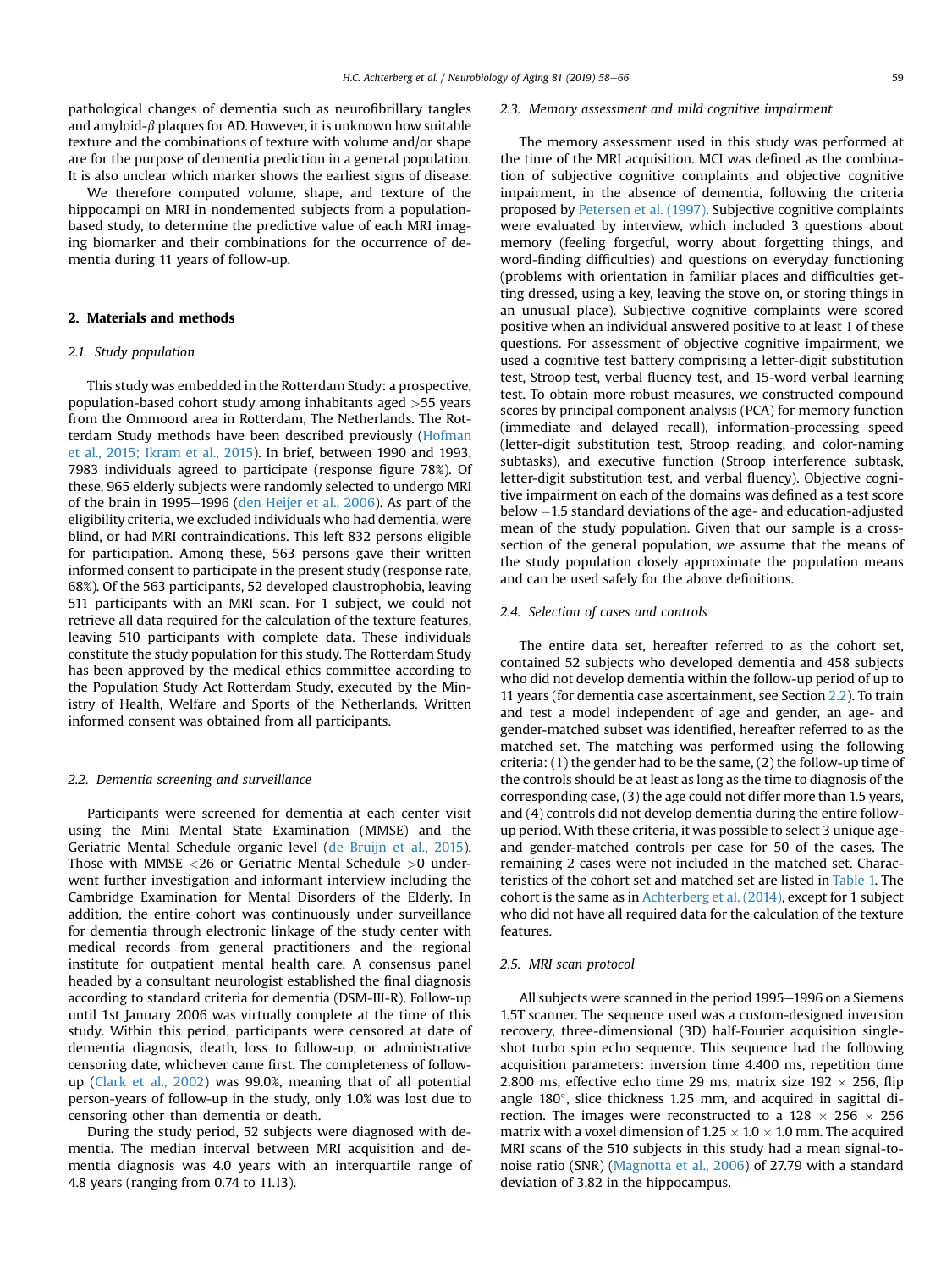<span id="page-3-0"></span>Table 1

Characteristics of the subjects in various subgroups

| Group                              | N  | Women<br>(%) | Age $(v)$<br>mean (Std) | <b>MMSE</b><br>median<br>(IQR) | <b>SCC</b><br>(%) | MCI<br>$(\%)$ | TTD(y)<br>median<br>(IQR) |  |
|------------------------------------|----|--------------|-------------------------|--------------------------------|-------------------|---------------|---------------------------|--|
| Cohort                             |    |              |                         |                                |                   |               |                           |  |
| All                                |    | 510 49.8     | 73.49 (7.89)            | 28(2)                          | 58.0              | 2.7           | 4.02 (4.78)               |  |
| Cases                              | 52 | 61.5         | 79.02 (6.37)            | 27(2)                          | 76.9              | 9.6           | 4.02 (4.78)               |  |
| Controls                           |    | 458 48.5     | 72.86 (7.80)            | 28(2)                          | 55.9              | 2.0           | n/a                       |  |
| Matched                            |    |              |                         |                                |                   |               |                           |  |
| Cases                              |    | 50 60.0      | 78.75 (6.34)            | 27(3)                          | 78.0              | 10.0          | 4.02 (4.88)               |  |
| Controls                           |    | 150 60.0     | 78.72 (6.40)            | 28(2)                          | 59.3              | 2.0           | n/a                       |  |
| Time to diagnosis [0-3]            |    |              |                         |                                |                   |               |                           |  |
| Cases                              |    | 18 55.6      | 80.15 (6.18)            | 26.5(4.75)                     | 88.9              | 22.2          | 1.11(0.67)                |  |
| Controls                           |    | 54 55.6      | 80.27 (6.18)            | 28(2)                          | 55.6              | 1.9           | n/a                       |  |
| Time to diagnosis (3-6)            |    |              |                         |                                |                   |               |                           |  |
| Cases                              |    | 15 60.0      | 79.16 (4.96)            | 27(2)                          | 73.3              | 6.7           | 4.05(1.67)                |  |
| Controls                           | 45 | 60.0         | 79.21 (4.92)            | 29(2)                          | 60.0              | 0.0           | n/a                       |  |
| Time to diagnosis $(6-11)$         |    |              |                         |                                |                   |               |                           |  |
| Cases                              |    | 17 64.7      | 76.90 (7.11)            | 27(3)                          | 70.6              | 0.0           | 6.84(1.82)                |  |
| Controls                           | 51 | 64.7         | 76.66 (7.20)            | 28(2.5)                        | 62.7              | 3.9           | n/a                       |  |
| No MCI                             |    |              |                         |                                |                   |               |                           |  |
| Cases                              |    | 38 65.7      | 79.54 (6.63)            | 27(2.75)                       | 68.4              | 0.0           | 5.30(3.73)                |  |
| Controls 417 48.4                  |    |              | 72.78 (7.75)            | 28(2)                          | 51.6              | 0.0           | n/a                       |  |
| No objective cognitive complaints  |    |              |                         |                                |                   |               |                           |  |
| Cases                              |    | 37 64.9      | 79.37 (6.63)            | 27(2)                          | 70.3              | 0.0           | 5.31 (3.48)               |  |
| Controls 387                       |    | 49.4         | 73.03 (7.68)            | 28(2)                          | 55.6              | 0.0           | n/a                       |  |
| No subjective cognitive complaints |    |              |                         |                                |                   |               |                           |  |
| Cases                              |    | 12 66.7      | 77.96 (7.83)            | 27(3.5)                        | 0.0               | 0.0           | 5.51 (3.38)               |  |
| Controls 202 45.0                  |    |              | 72.21 (7.61)            | 28(2)                          | 0.0               | 0.0           | n/a                       |  |

Key: MMSE, Mini-Mental State Examination; IQR, interquartile range; SCC, subjective cognitive complaints; MCI, mild cognitive impairment; TTD, time to diagnosis.

## 2.6. MRI features

All MRI scans were corrected for bias fields using the nonparametric nonuniform intensity normalization (N3) algorithm ([Sled](#page-9-0) [et al., 1998](#page-9-0)), and the left and right hippocampi were automatically segmented. Based on these segmentations, 3 different types of MRI hippocampus features were computed: bilateral hippocampal volume, bilateral hippocampal shape, and bilateral hippocampal texture.

## 2.6.1. Hippocampus segmentation

The hippocampi were automatically segmented using a method based on multi-atlas registration, a statistical intensity model, and a regularizer to promote smooth segmentations [\(van der Lijn et al.,](#page-9-0) [2008](#page-9-0)). These components were combined in an energy model, which was globally optimized using graph cuts. Atlasses consisted of manually delineated images from 20 participants from the same population as used in this study. The atlas set contains images of 20 subjects selected to cover the population variation in age, sex, and hippocampus size. The atlasses were used lateralized, meaning only hippocampi of the same hemisphere were used as atlasses. Leaveone-out experiments on the atlas images showed mean Dice similarity indices of 0.85  $\pm$  0.04 and 0.86  $\pm$  0.02 for the left and right hippocampi, respectively. The segmentation results of all images used in this study were inspected by a trained observer and manually corrected in case of large errors; 2 cases and 69 controls were manually corrected.

#### 2.6.2. Hippocampal volume

The left and right hippocampal volumes were calculated directly from the segmentation and were subsequently normalized by dividing by the intracranial volume. The left and right normalized hippocampal volumes were concatenated into a 2-dimensional volume feature vector. The intracranial volume was computed by

deformable registration of a single brain mask to the target image and calculating the volume inside the brain mask [\(Ikram et al., 2010\)](#page-9-0).

#### 2.6.3. Hippocampal shape

The shape features used are the same as in the study by [Achterberg et al. \(2014\)](#page-8-0). Because the hippocampus segmentation can have single voxel holes or contain small non-connected regions and creation of the shape model requires a single-body object, we extracted the largest single body from the segmentation for each of the hippocampi and applied a hole-filling operation before computing shape features. Furthermore, an antialiasing step was used to smooth the binary segmentation ([Whitaker, 2000\)](#page-9-0).

First, the 3D shape model was fitted to the left and right preprocessed hippocampus segmentations separately. Shapes were described in 3D by 1024 corresponding points per hippocampal surface (left and right separately). These points were defined using the entropy-based particle system as presented before [\(Cates et al.,](#page-8-0) [2006, 2007\)](#page-8-0). This method aims at finding a uniform sampling of the shapes while minimizing the information content of the resulting shape model, leading to a compact model with optimal point correspondences. The resulting hippocampal shapes were then corrected for the hippocampal volume by scaling the point coordinates.

The point coordinates of the left and right hippocampi were concatenated into a single feature vector describing both shapes jointly. To reduce the number of features, a PCA was applied that retained 99% of the variance. In our experiments, the transformation of the PCA was estimated only on the design set and then applied to the corresponding test set (see [Fig. 1\)](#page-4-0). For each outer cross-validation training fold, the PCA resulted in either 116 or 117 components, that is, the shape feature vector was either 116- or 117-dimensional.

#### 2.6.4. Hippocampal texture

Texture features were calculated using a previously published method that was developed on a different cohort ([Sørensen et al.,](#page-9-0) [2016\)](#page-9-0). In brief, the MRI scan was filtered using a Gaussian derivative-based, multiscale, rotation-invariant filter bank comprising 28 filters (7 base filters [the 3 eigenvalues of the hessian, gradient magnitude, Laplacian of the Gaussian, Gaussian curvature, and the Frobenius norm of the Hessian] at scales 0.6, 0.85, 1.2, and 1.7 mm), and 28 corresponding filter response histograms were computed using the filter responses in both the left and the right hippocampus jointly. Each histogram was estimated using adaptive binning with 9 bins and normalized to sum to one. The final texture descriptor comprised the concatenated histograms and was of dimensionality 252. The exact same settings as specified in [Sørensen et al. \(2016\)](#page-9-0) were used.

## 2.6.5. Combination of features

Feature types (i.e., volume, shape, and texture) were combined into new feature sets (e.g., volume  $+$  shape, volume  $+$  shape  $+$ texture) by concatenation. To ensure equal influence, each feature type was normalized for the sum of the eigenvalues of its covariance matrix in the design set (see [Fig. 1](#page-4-0) or Section [2.8](#page-4-0)). This ensured that each feature type contained the same amount of variance in the combined feature vector.

#### 2.7. Classification for dementia prediction

We train classifiers to discriminate between subjects who develop dementia during follow-up and subjects who remain cognitively intact, based on different MRI feature configurations (volume, shape, and texture in isolation and all possible combinations). For all configurations except volume, we used a softmargin support vector machine (SVM) classifier ([Cortes and](#page-9-0)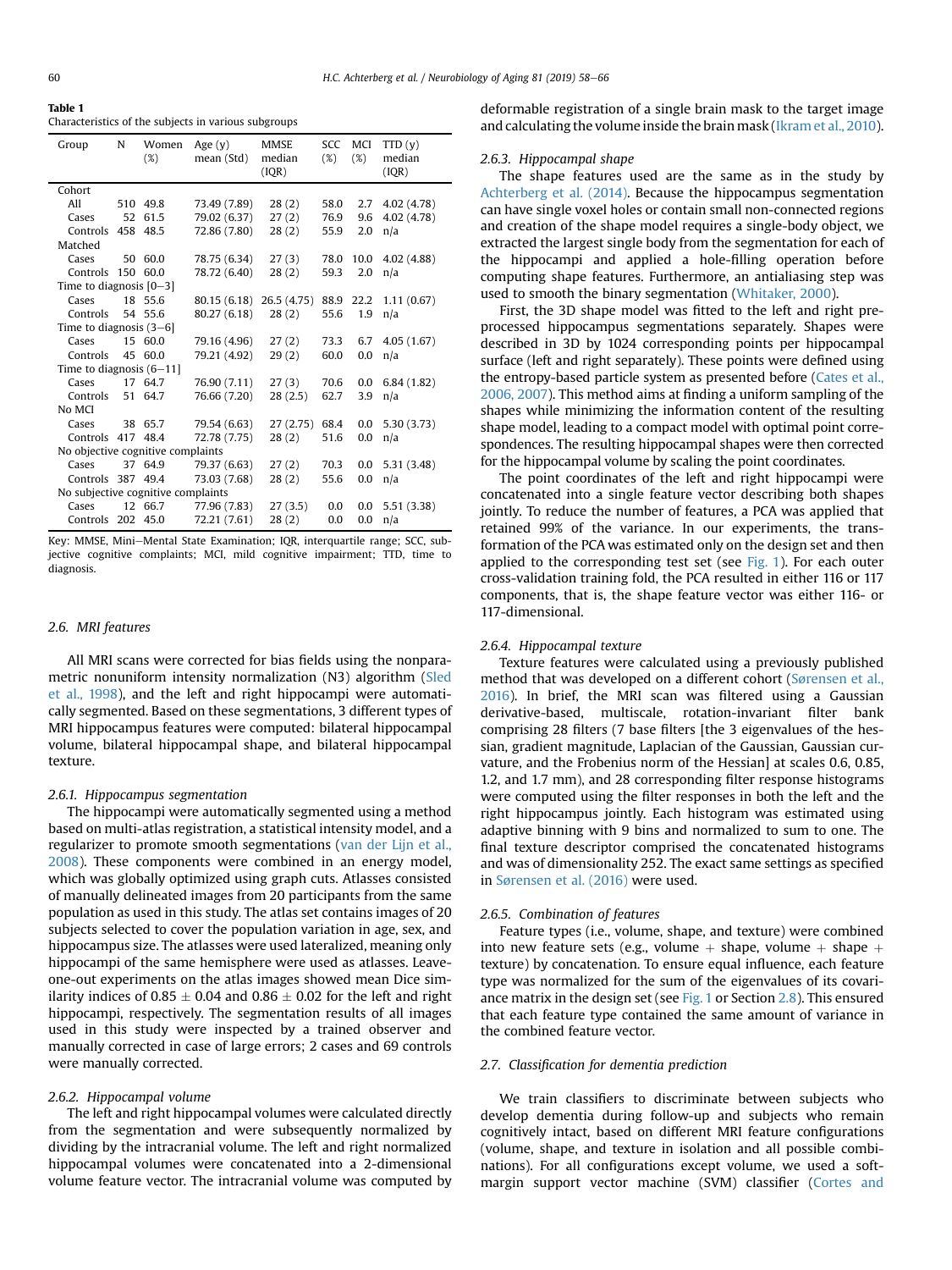<span id="page-4-0"></span>

Fig. 1. Overview of the cross-validation setup. Two nested cross-validation loops are used. The outer cross-validations loop is a leave-case-out cross-validation on the matched data. The entire matched set (a) is split in a design set (b) consisting of 49 cases and their matching controls and a test set (c) of one case and the matching controls. For estimating the hyperparameters of the SVM, a 5-fold cross-validation on the design set (d) is used. In this cross-validation, the design set (b) is split in a training set (e) consisting of 80% of the design set and validation set (f) consisting of the remaining 20% of the design set. The unmatched set (g) was scored by training and SVM on the entire matched set and applying this to the unmatched set. In this procedure, the SVM hyperparameters were determined using 5-fold cross-validation on the matched set. Abbreviation: SVM, support vector machine.

[Vapnik, 1995](#page-9-0)) with a radial basis function (RBF) kernel. A linear SVM was used for hippocampal volume. In all cases, the training samples were weighted with a 3 (for cases) to 1 (for controls) ratio to compensate for the matching of 3 controls per case, meaning that the case class was regularized more than the control class in the SVM.

The hyperparameters of the SVM were determined by optimizing the area under the receiver operating characteristic curve (AUC) in cross-validation on the design set (see Fig. 1). A special 5 fold cross-validation was used in which a case and its matching controls were kept together, ensuring every fold was properly ageand gender-matched. An RBF SVM has two hyperparameters: C which controls the amount of regularization used in the softmargin and  $\gamma$  which controls the scale of the RBF kernel. The estimation of the hyperparameters was performed in a similar fashion to [Sørensen et al. \(2016\).](#page-9-0) An initial estimate for the  $\gamma$  parameter was generated using the Jaakkola Heuristic [\(Jaakkola et al., 1999\)](#page-9-0). Then a grid around this estimated  $\gamma_{init}$  and spanning a large range of C was searched to find the optimal hyperparameter combination. The search range for C was  $e^0$ ,  $e^1$ ,  $e^2$ , ...,  $e^9$ ,  $e^{10}$  and the search range for  $\gamma$ <br>was  $e^{\log(\gamma_{\text{init}})-4}$   $e^{\log(\gamma_{\text{init}})-3}$   $e^{\log(\gamma_{\text{init}})+4}$ . The linear SVM only has 1 was  $e^{\log(\gamma_{\mathsf{init}}) - 4}, e^{\log(\gamma_{\mathsf{init}}) - 3}, ..., e^{\log(\gamma_{\mathsf{init}}) + 4}.$  The linear SVM only has 1 hyperparameter C. It was optimized in the same way as for the RBF SVM but using a one-dimensional grid search. The parameter range searched was identical to the RBF SVM.

The posterior probability for a subject to develop dementia, given the observed feature configuration, was computed from the SVM discrimination function d as  $P(d) = 1/(1 + e^{-d}).$ 

For the implementation of the classification experiments, we used the Python library scikit-learn [\(Pedregosa et al., 2011\)](#page-9-0). The SVM implementation used by scikit-learn is libsvm ([Chang and Lin,](#page-9-0) [2001\)](#page-9-0). The Jaakkola index we implemented ourselves using the Shark  $C_{++}$  machine learning library [\(Igel et al., 2008](#page-9-0)) as a reference implementation.

# 2.8. Analyses

Within the matched set of 50 cases and 150 controls, a leave-caseout cross-validation scheme was used, where in each fold, the classifiers were evaluated on a case and its 3 matching controls and created using all remaining data in the matched set as the design set. As noted in the previous section, the hyperparameters of the SVM were selected using a 5-fold cross-validation on the design set. The model training, validation, testing procedure is schematically drawn in Fig.1. For the remaining 310 subjects in the cohort set, a model was trained on the entire matched set and applied to all remaining subjects. Classification performance was evaluated using AUC.

The hyperparameter optimization can be sensitive to the fold layout in the 5-fold cross-validation on the design set. We therefore report results of the experiment repeated 25 times with a different random ordering of the data in the design set, which leads to different fold layouts of the internal cross-validation. Different configurations were compared by comparing the receiver operating characteristic curves of the mean posterior (over the 25 repetitions) using the DeLong test [\(DeLong et al., 1988\)](#page-9-0). We use a p-value of 0.05 as the threshold for significance.

To investigate the performance of different features by time between the MRI scan and dementia diagnosis, we then performed analyses stratifying the matched set into 3 timeframes (i.e., diagnosis within 3 years after MRI  $[N = 72]$ ; diagnosis between 3 and 6 years  $[N = 60]$ ; and diagnosis more than 6 years after MRI  $[N = 68]$ ). This is a stratification of the already computed classifier outputs, and no additional training/testing procedures were performed.

To assess performance of feature types independent of early clinical symptoms of cognitive decline, we performed several analyses on subsets of the cohort set, excluding individuals with (1) subjective cognitive complaints, (2) objective cognitive complaints, and (3) MCI.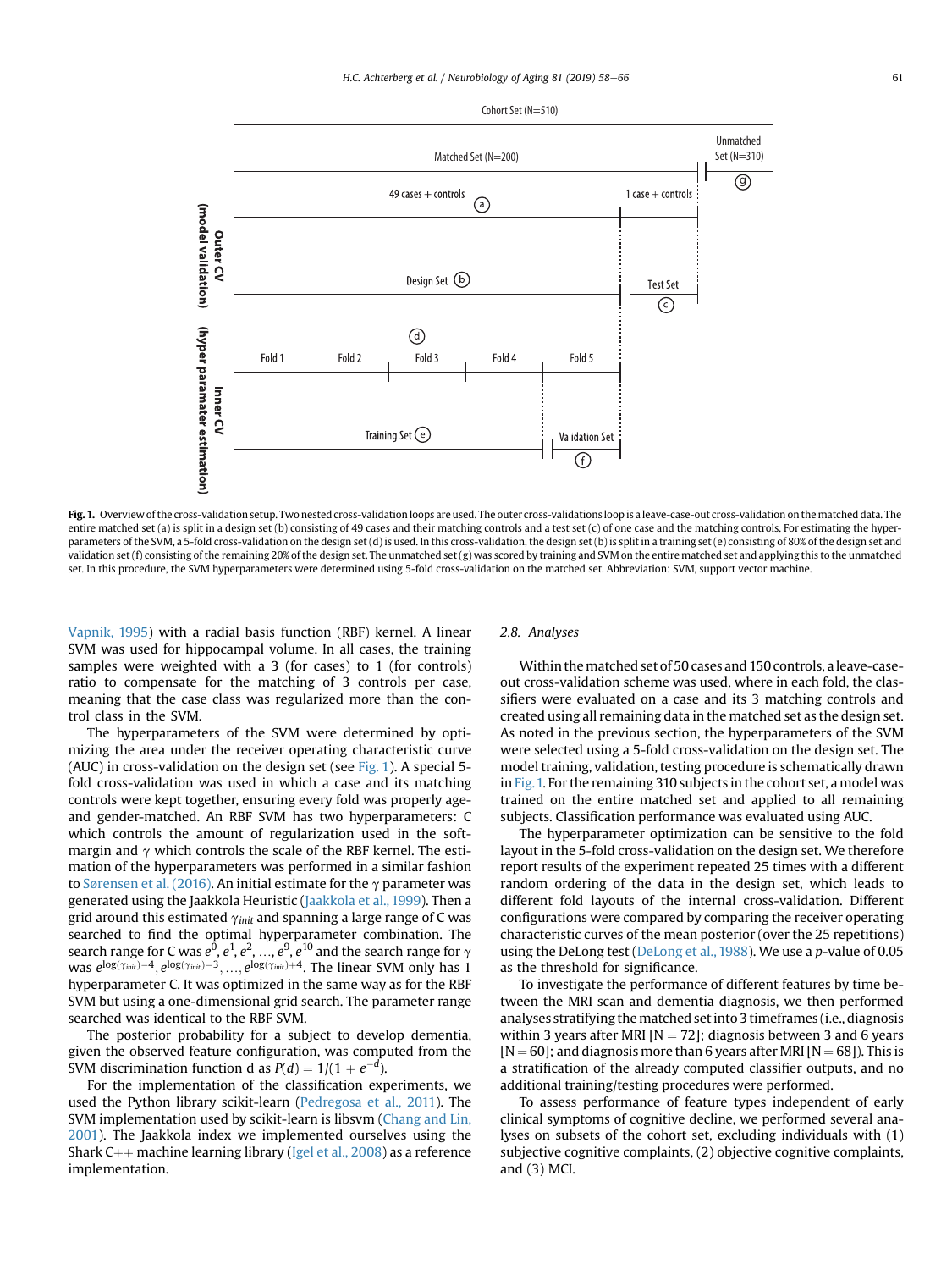<span id="page-5-0"></span>Considering that a good prediction model likely will need nonimaging features in addition to the MRI features, we evaluated the added value of combining age and sex with probabilities obtained from the classification models using a logistic regression model with dementia development as outcome. Like with the DeLong tests, the mean posterior probability for each subject overall 25 runs was used. The various logistic regression models all included age, sex, and MMSE score in addition to the SVM probabilities for the MRI features. For nested models, we used a log likelihood ratio test to validate if the nested model was significantly worse than the full model.

### 3. Results

## 3.1. Prediction of conversion to dementia

The AUCs for dementia prediction in the matched set and cohort set are provided in Fig. 2. Of the individual feature types, volume performed best (median AUC of 0.736 on the matched set and 0.725 on the cohort set), followed by shape (0.693 and 0.713), and finally texture (0.632 and 0.700). Of the combined features sets, volume  $+$ texture performed best (median AUC 0.790 on the matched set and 0.788 on the cohort set), followed by the combination of all features, volume  $+$  shape  $+$  texture (0.773 and 0.776), shape  $+$  volume (0.762) and 0.756), and finally shape  $+$  texture (0.707 and 0.746). In [Table 2,](#page-6-0) the resulting p-values of the DeLong tests on the mean posterior of the 25 repetitions are given. It can be seen that on the matched set, all feature configurations showed significant predictive value. Most differences between feature configurations were not significant. None of the individual features performed significantly different from each other. Of the pairwise combinations, only volume  $+$ texture was significantly better than each single feature. The

combination of all 3 feature types was significantly better than either shape or texture alone but did not significantly outperform any of the pairwise combinations (volume  $+$  texture actually scored better on average, but this difference was also not statistically significant).

The variation in the results over the different feature configurations with respect to the data permutations is depicted in Fig. 2. Strikingly, volume has an interquartile range (IQR) of zero, i.e., no variation. This is probably because it used a linear SVM and therefore only 1 parameter was optimized in the cross-validation on the training set or because the resulting classifier was less sensitive to the C parameter due to the less flexible decision boundary of a linear SVM. For the remaining configurations that all used an RBM SVM, texture was the least stable with an IQR of 0.063 on the matched set and 0.059 on the cohort set, followed by shape + texture, shape, volume + shape, volume + shape + texture, and finally by volume  $+$  texture with the smallest IQR of 0.007 for the matched set and 0.013 for the cohort set.

#### 3.2. Stratification by time-to-conversion

Fig. 2 shows results of the cohort set, matched set, and the matched set stratified by time to dementia diagnosis. For the shortest interval between scan and dementia diagnosis (up to 3 years), volume  $+$  texture performed best with median AUC of 0.935, followed by volume  $+$  shape  $+$  texture, volume, volume  $+$ shape, shape  $+$  texture, texture, and finally shape with 0.675. As can been seen in [Table 3](#page-6-0), all feature configurations were significantly predictive. In the interval from 3 to 6 years, the order was almost the same, but differences were smaller; the best was volume  $+$ texture with 0.809, followed by volume  $+$  shape  $+$  texture, volume, shape  $+$  texture, volume  $+$  shape, shape, and finally texture with 0.562. Although volume and volume  $+$  shape were trending toward



Fig. 2. Classification result for different feature configurations for the matched and cohort sets, and for the matched set stratified by time to diagnosis. The box plot shows the AUCs for the 25 random permutations of the data. The first 3 columns are the matched set stratified in different time intervals (in years) between scanning and follow-up dementia diagnosis. A represent samples that are considered outliers (based on a function of the interquartile range). Abbreviation: AUC, area under the receiver operating characteristic curve.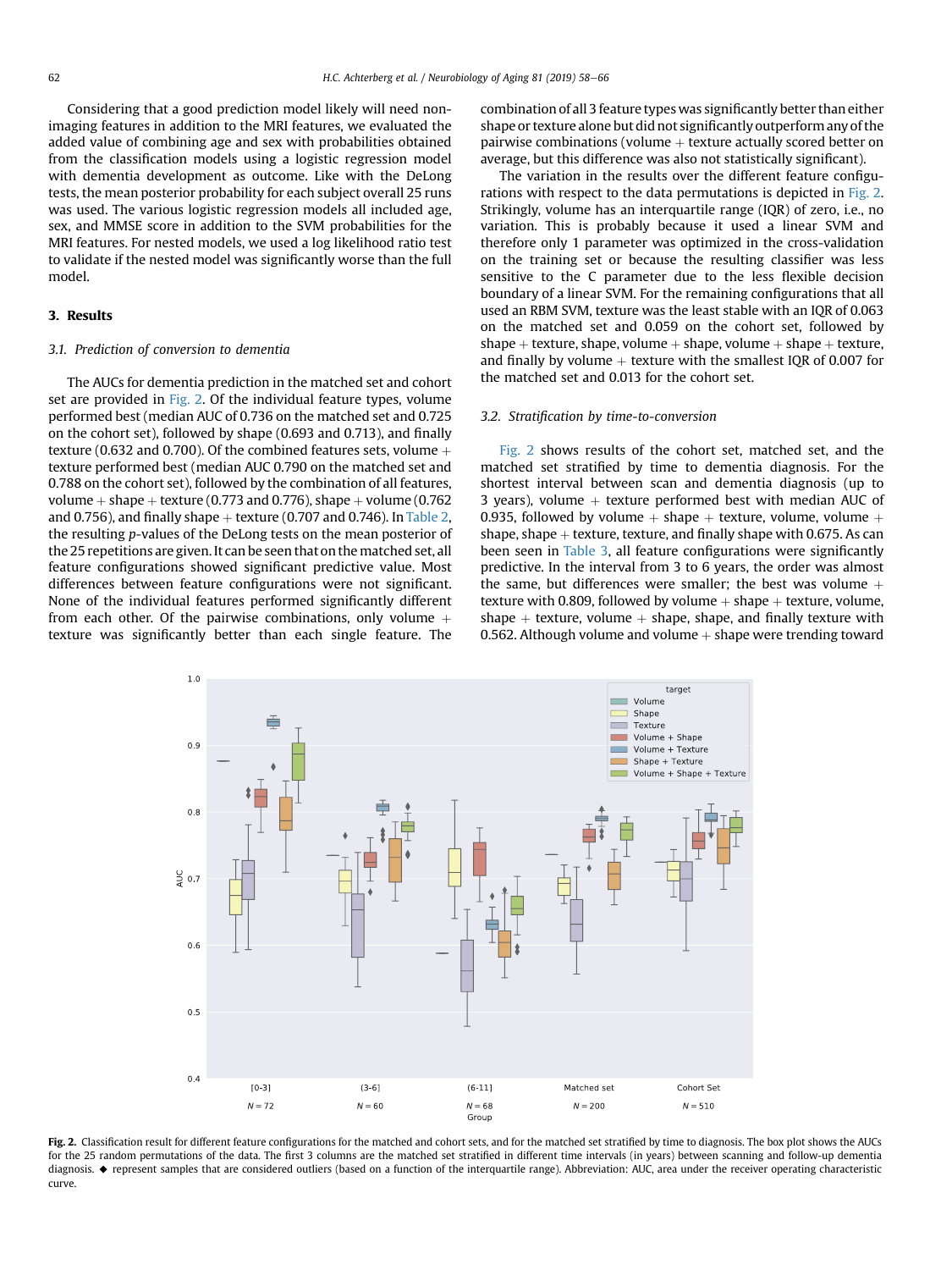<span id="page-6-0"></span>

| n |  |
|---|--|

Area under the receiver operating characteristic curve for the mean posterior probability for each feature configuration (in gray) and p-values of differences in ROC curve between feature configurations

| Matched Set | <b>AUC</b> | Random<br>0.50 | Volume<br>0.74 | Shape<br>0.71 | Texture<br>0.69 | $V + S$<br>0.77 | $V + T$<br>0.79 | $S + T$<br>0.74 | All<br>0.78 |
|-------------|------------|----------------|----------------|---------------|-----------------|-----------------|-----------------|-----------------|-------------|
| Random      | 0.50       |                | 0.0004         | 0.0009        | 0.0021          | 0.0000          | 0.0000          | 0.0000          | 0.0000      |
| Volume      | 0.74       | 0.0004         |                | 0.5685        | 0.3776          | 0.1945          | 0.0212          | 0.9354          | 0.0732      |
| Shape       | 0.71       | 0.0009         | 0.5685         |               | 0.6693          | 0.0533          | 0.0444          | 0.3883          | 0.0455      |
| Texture     | 0.69       | 0.0021         | 0.3776         | 0.6693        |                 | 0.0963          | 0.0058          | 0.0762          | 0.0162      |
| $V + S$     | 0.77       | 0.0000         | 0.1945         | 0.0533        | 0.0963          |                 | 0.4888          | 0.3789          | 0.7529      |
| $V + T$     | 0.79       | 0.0000         | 0.0212         | 0.0444        | 0.0058          | 0.4888          |                 | 0.0631          | 0.2232      |
| $S + T$     | 0.74       | 0.0000         | 0.9354         | 0.3883        | 0.0762          | 0.3789          | 0.0631          |                 | 0.1133      |
| All         | 0.78       | 0.0000         | 0.0732         | 0.0455        | 0.0162          | 0.7529          | 0.2232          | 0.1133          |             |

Key: AUC, area under the receiver operating characteristic curve; ROC, receiver operating characteristic; S + T, shape + texture; V + S, volume + shape; V + T, volume + texture. p-values are obtained using the DeLong test. Bold and italics indicate significance level. Italics indicates significance  $(p < 0.05)$ , and bold indicates trending toward significance  $(0.05 \le p < 0.10)$ .

significance, only the combinations that include texture were significantly predictive. For more than 6 years between scan and diagnosis, the order was very different; the best performing configuration was volume  $+$  shape with median AUC of 0.744, followed by shape, volume  $+$  shape  $+$  texture, volume  $+$  texture, shape  $+$  texture, volume, and finally texture with 0.562. None of the feature configurations showed a significant predictability; only shape and volume  $+$  shape were trending toward significance.

#### 3.3. Dementia prediction in the cognitively healthy

[Fig. 3](#page-7-0) and Table 3 show the prediction performance in subgroups of the cohort set where different levels of cognitive impairment were excluded. Note that the entire cohort in [Figs. 2](#page-5-0) and [3](#page-7-0) are the same and can be used as a reference point. Excluding subjects who already had MCI at scan time barely influenced the results; the decrease in median AUC was between 0.000 (volume) and 0.039 (shape  $+$  texture). All feature configurations still had a significant predictability. Excluding the subjects with objective cognitive complaints also did not influence the result much; the median change in AUC was between a 0.008 increase (volume) and a 0.045 decrease (volume  $+$  texture). Again, all feature configurations showed significant predictability. Finally when all subjects who had subjective cognitive complaints at scan time were excluded, the performance was also lower than in the cohort. The median drop in AUC varied between 0.079 (texture) and 0.160 (shape). None of the feature configurations reached significant predictive value. It should be noted that this subgroup contained only 12 cases.

## 3.4. Assessing dementia risk using MRI, age, sex, and MMSE score

In [Table 4](#page-7-0), logistic regression models to assess dementia risk based on MRI imaging biomarkers, age, and sex are presented. All models include age, sex, and MMSE score as independent variables and have development of dementia as dependent (outcome) variable. All models were fitted on the entire cohort set. The initial model

used only the volume posterior probability, which when combined with the other variable was not significant ( $p = 0.114$ ). When adding the shape posterior probability as an independent variable, both volume and shape were significant (shape  $p < 0.001$ ; volume  $p =$ 0.038). A log likelihood ratio test showed that the improvement of the full model (with volume and shape) compared with the nested model (with only volume) was significant ( $p < 0.001$ ). When combining volume posterior and texture posterior probabilities, texture was highly significant ( $p < 0.001$ ), whereas volume was only trending toward significance ( $p = 0.087$ ), and the difference between the nested and full model was significant ( $p < 0.001$ ). Finally, in the model including all 3 MRI imaging biomarkers, volume was again significant ( $p = 0.042$ ), as were shape and texture ( $p = 0.014$  and  $p = 0.014$ 0.004, respectively). The full model was significantly better than both the model with shape and volume ( $p = 0.013$ ) and the model with texture and volume ( $p = 0.004$ ).

# 4. Discussion

We found that hippocampal volume, shape, and texture individually were all significant predictors of development of dementia. This is in line with previous results; MRI hippocampal volume is predictive of the development of AD in MCI subjects [\(Devanand](#page-9-0) [et al., 2007; Jack et al., 1999](#page-9-0)) and in the same sample of the general population as used in this work [\(den Heijer et al., 2006\)](#page-9-0). Hippocampal shape is also predictive of development of dementia in both MCI subjects ([Costafreda et al., 2011; Ferrarini et al., 2009\)](#page-9-0) and in the same sample of the general population as used in this work [\(Achterberg et al., 2014](#page-8-0)). Hippocampus texture has only been shown to be predictive of the development of dementia for subjects with MCI [\(Chincarini et al., 2011; Sørensen et al., 2016](#page-9-0)). Our results demonstrate that texture is also predictive at an earlier stage in a sample of the general population with subjects scanned up to 11 years before clinical dementia diagnosis.

Combination of MRI features performed in general better than individual features. All pairwise combinations of 2 feature types

|--|--|

Significance of feature configurations in the different subgroups

|                                    | <i>p</i> -Value vs random |        |        |         |         |         |         |        |
|------------------------------------|---------------------------|--------|--------|---------|---------|---------|---------|--------|
|                                    | N                         | Volume | Shape  | Texture | $V + S$ | $V + T$ | $S + T$ | All    |
| $x < 3$ years                      | 72                        | 0.0001 | 0.0244 | 0.0147  | 0.0005  | 0.0000  | 0.0004  | 0.0000 |
| $3 \leq x \leq 6$ years            | 60                        | 0.0519 | 0.1205 | 0.1645  | 0.0616  | 0.0087  | 0.0290  | 0.0199 |
| $6 < x$ years                      | 68                        | 0.5332 | 0.0825 | 0.2233  | 0.0687  | 0.3015  | 0.1960  | 0.2266 |
| Entire cohort                      | 510                       | 0.0004 | 0.0001 | 0.0000  | 0.0000  | 0.0000  | 0.0000  | 0.0000 |
| No MCI                             | 455                       | 0.0021 | 0.0036 | 0.0001  | 0.0003  | 0.0001  | 0.0001  | 0.0002 |
| No object cognitive complaints     | 424                       | 0.0023 | 0.0035 | 0.0003  | 0.0004  | 0.0002  | 0.0003  | 0.0004 |
| No subjective cognitive complaints | 214                       | 0.3858 | 0.4906 | 0.1654  | 0.3624  | 0.1268  | 0.0569  | 0.2090 |

Bold and italics indicate significance level. Italics indicates significance, and bold indicates trending toward significance.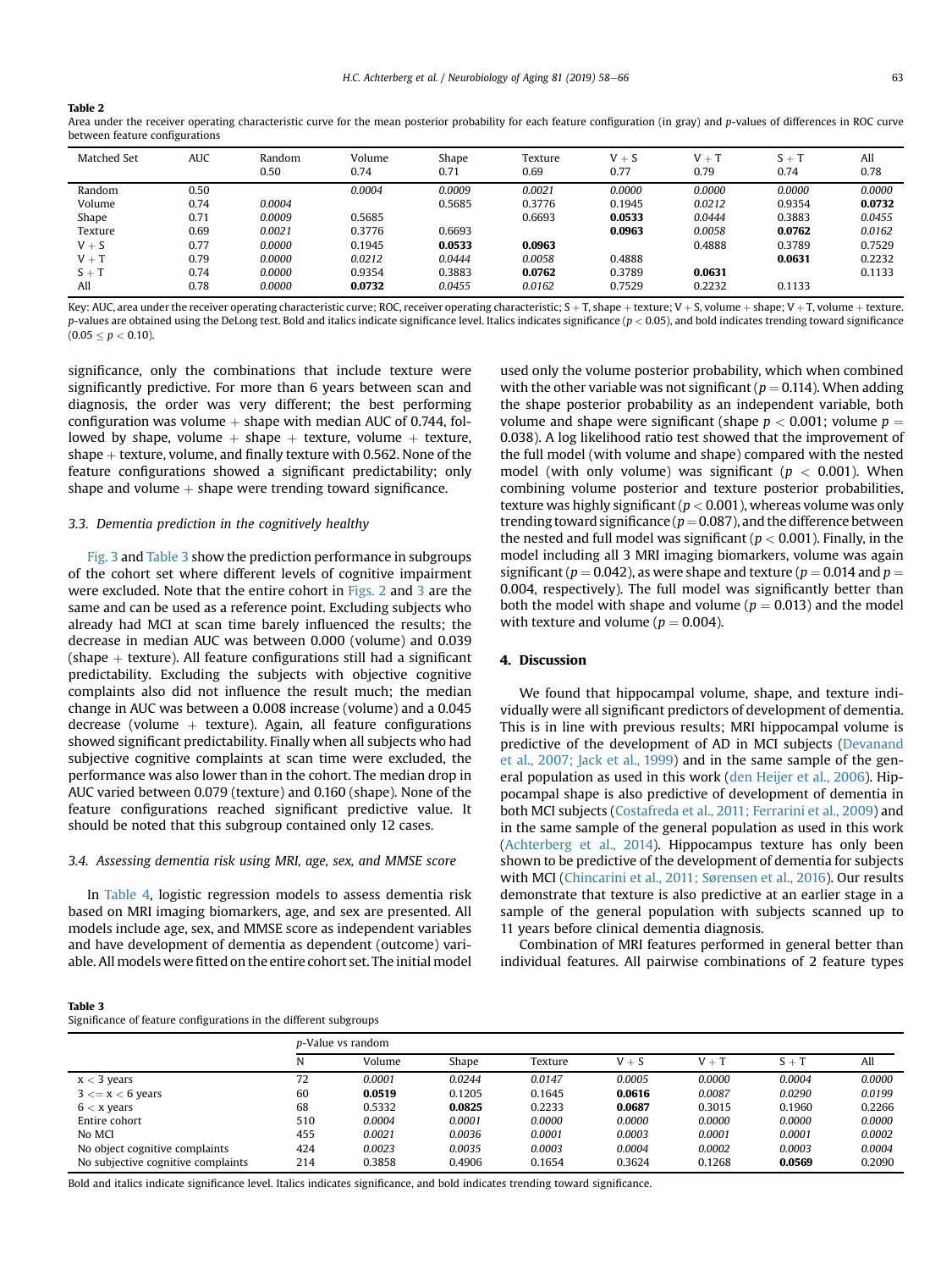<span id="page-7-0"></span>

Fig. 3. Classification result for different feature configurations in subgroups of the cohort set where subjects with different symptoms of early dementia have been excluded. The box plot shows the AUCs for the 25 random permutations of the data. The entire cohort represents all subjects in the study and other groups are, from right to left, with increasing number of subjects excluded.  $\bullet$  represent samples that are considered outliers (based on a function of the interquartile range). Abbreviation: AUC, area under the receiver operating characteristic curve.

performed better than the best of the 2 individual features. However, combining all 3 types of features did not improve the predictive performance further. A possible explanation for this could be the substantial increase in dimensionality when combining shape and texture, which outweighs the extra information gained. Few studies have combined volume with shape or texture for dementia prediction, and no previous studies have combined all 3MRI biomarkers for this purpose. In this work, we reproduced the results of [Achterberg](#page-8-0)

#### Table 4

Logistic regression models with the MRI imaging biomarkers (posterior probabilities) as independent variables and development of dementia as the dependent variable

| Parameter                                                                   | Wald 95% confidence |                                                                   |                |  |  |  |  |  |
|-----------------------------------------------------------------------------|---------------------|-------------------------------------------------------------------|----------------|--|--|--|--|--|
|                                                                             | Estimate            | Limits                                                            | <i>p</i> value |  |  |  |  |  |
| Model 0: volume posterior (Log Likelihood: $-146.79$ )                      |                     |                                                                   |                |  |  |  |  |  |
| Volume (linear) $-14.9472$                                                  |                     | $(-33.468$ to 3.574)                                              | 0.114          |  |  |  |  |  |
|                                                                             |                     | Model 1: volume and shape posteriors (Log Likelihood: $-139.39$ ) |                |  |  |  |  |  |
| Volume (linear)                                                             | $-20.6916$          | $(-40.192 \text{ to } -1.192)$                                    | 0.038          |  |  |  |  |  |
| Shape                                                                       | 5.7460              | $(2.776 \text{ to } 8.716)$                                       | < 0.001        |  |  |  |  |  |
| Model 2; volume and texture posteriors (Log Likelihood: $-140.45$ )         |                     |                                                                   |                |  |  |  |  |  |
| Volume (linear)                                                             | $-16.4103$          | $(-35,229 \text{ to } 2,408)$                                     | 0.087          |  |  |  |  |  |
| Texture                                                                     | 5.0624              | (2.227 to 7.898)                                                  | <0.001         |  |  |  |  |  |
| Model 3: volume, shape, and texture posteriors (Log Likelihood: $-136.32$ ) |                     |                                                                   |                |  |  |  |  |  |
| Volume (linear)                                                             | $-20.3747$          | $(-39.970 \text{ to } -0.780)$                                    | 0.042          |  |  |  |  |  |
| Shape                                                                       | 4.6205              | $(1.462 \text{ to } 7.779)$                                       | 0.004          |  |  |  |  |  |
| Texture                                                                     | 3.7617              | $(0.771$ to 6.752)                                                | 0.014          |  |  |  |  |  |

Key: MRI, magnetic resonance imaging; MMSE, Mini-Mental State Examination. All models also include age, sex, and MMSE. Age and MMSE were significant in all models, and sex was not significant in any model.

[et al. \(2014\)](#page-8-0), which found that the combination of shape and volume led to improved prediction of conversion to dementia in the general, elderly population. Contrary to our results, [Sørensen et al.](#page-9-0) [\(2016\)](#page-9-0) found that the combination of texture and volume performed not significantly different from texture alone for prediction of MCI-to-AD conversion. This could be caused by a number of differences: in this work, we do not consider a specific dementia type (such as AD), the segmentation of the hippocampi were obtained using different methods, and we combined volume and texture by concatenation of feature vectors before nonlinear classification, which allowed for learning nonlinear relations between the 2 feature types and between individual texture features and volume. In [Sørensen et al. \(2016\)](#page-9-0), an overall texture score from a classifier was linearly combined with volume.

Besides combining the different MRI feature types using an SVM classifier, we also combined them using a logistic regression model on the posterior probabilities obtained from the individual SVM classifiers. It is important to note that while the AUC of the SVM in cross-validation is a direct measure of predictive value, the regression model only indicates how well the posterior probabilities explain variations in the outcome. The regression analysis showed that adding shape or texture to volume improved the model significantly and that combining all features resulted in the best model. This is contrary to the direct combination of MRI features in the SVM classifier, where volume and texture combined performed similarly to all features combined. We believe the difference is in part because the SVM classifier can model nonlinear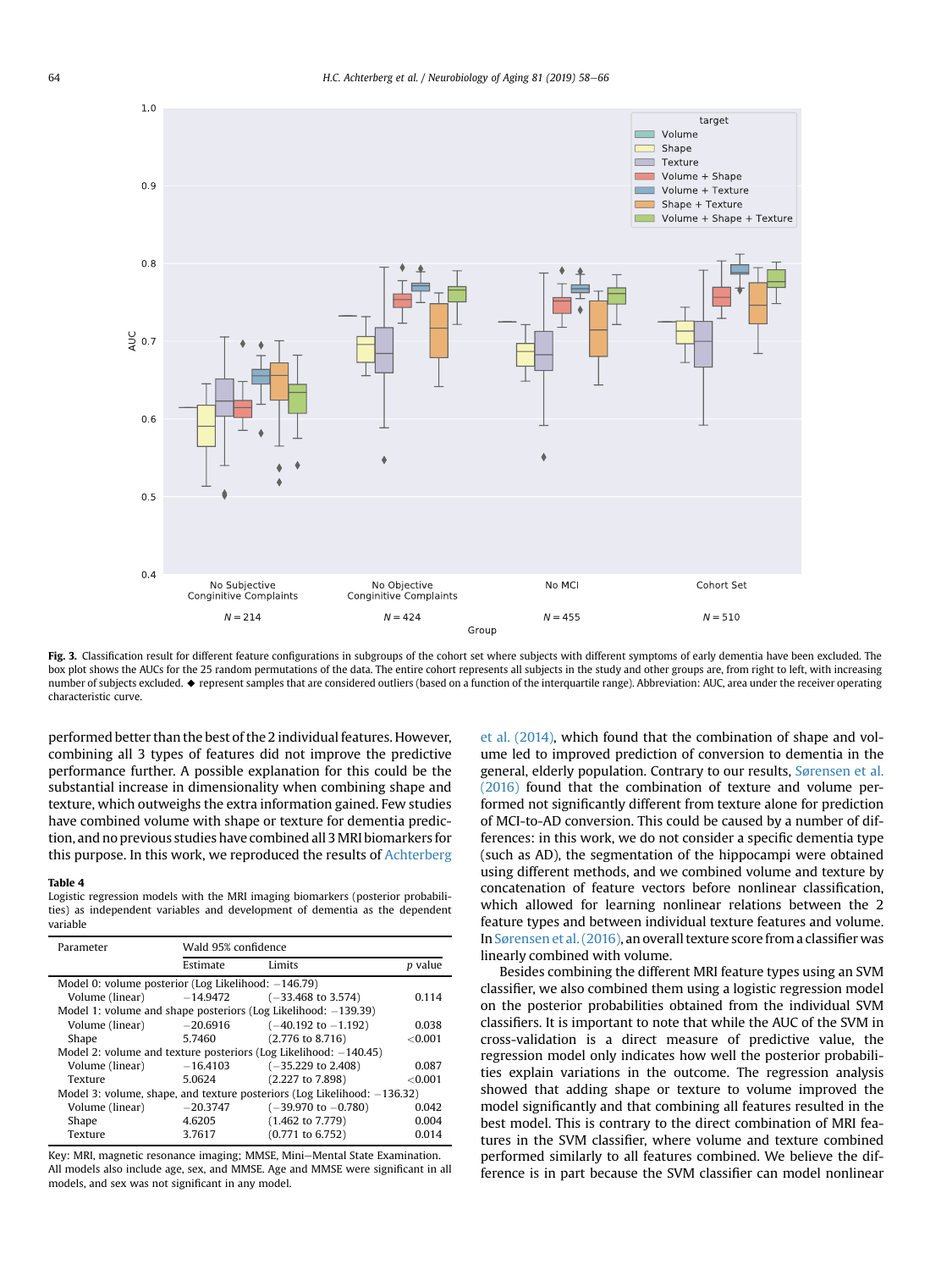<span id="page-8-0"></span>relations between the features, whereas the regression only models the linear relation between the aggregated MRI biomarkers. This is supported by the result in Achterberg et al. (2014), where a regression model using the SVM posterior probability of volume and shape features combined resulted in a better model fit than a model that included the posterior probabilities for volume and shape as 2 separate covariates.

As our method uses texture measures for dementia prediction, the question might arise if the changes in texture are due to an increase in head motion. It might be possible that subjects close to dementia conversion exhibit more head motion than cognitively intact persons. To inspect this, we used the MRI SNR in the hippocampus as a proxy measure for head motion and corrected the regression models (as given in [Table 4\)](#page-7-0) for this. This showed that there was no relationship between dementia development and SNR (p-values ranging from 0.86 to 0.97) and that correcting for the SNR did not affect the performance of the texture or shape features. Only the p-values for volume increased slightly. This indicates that texture measures are not just an elaborate description of SNR but really contain different information.

The effect of developing future dementia on the MRI biomarkers was noticeable before the MCI stage, in a subgroup without any objective cognitive complaints, and—depending on the feature type-up to 6 years before dementia diagnosis. Some feature configurations even showed borderline significance in the group of 6-11 years before diagnosis. Performance generally decreased with increasing time to diagnosis, but it appeared that shape in isolation and in combinations with other feature types were less sensitive to this. It should be noted, however, that the subsets were very small for the 3 time-to-diagnosis stratifications (72, 60, and 68 subjects, with only 17, 15, and 16 cases) and the trends visible in [Fig. 2](#page-5-0) were not all significant. In the group without any subjective cognitive complaints, we did not find any significant predictive performance, but we would like to point out that the group, although the total size was 214, only contained 12 cases. Larger studies are needed to see if the lack of significance is because of the small sample size or the lack of signal.

A drawback of the proposed high dimensional classification approach is that it requires more training data for reliable estimation of parameters than a classification approach based on lower dimensional features such as hippocampal volumes. To gauge the reliability of our classifiers, we repeated the main experiment 25 times with different random permutations of the data, which led to a different data fold layout in the SVM classifiers' hyperparameter optimization. Some feature configurations resulted in less-stable classifiers than others. Texture, the individual feature type of highest dimensionality, performed most unstable of the individual features. We tested whether a simpler classifier would improve stability, and indeed a linear SVM resulted in more consistent performance across the 25 permutations. It seemed that the inclusion of volume in the nonlinear SVMs also had a stabilizing effect. This was probably because the features were scaled to obtain equal variance within the feature group, and as there are only 2 volumetric features, they are individually stronger than the individual shape and texture features.

A potential limitation of this study is that we considered all types of dementia jointly. Because dementia can have many different causes with corresponding different changes in the brain, it could prove more difficult to find and describe all these changes. Moreover, the biomarkers relating to the hippocampus may be less relevant for some dementia types (e.g., frontotemporal dementia). Many other MRI biomarker studies have therefore focused on dementia of the AD type. However, the differential diagnosis between different types of dementias is challenging and less reliable in the population study setting where we have no access to additional

information such as positron emission tomography amyloid imaging or cerebrospinal fluid markers of abnormal protein buildup. We have therefore chosen to assess the value of the different MRI biomarkers directly for all-cause dementia prediction in the general population. In a previous study on the same cohort, restricting the analysis to only cases with clinical diagnosis of AD resulted in similar trends but a lower overall prediction performance when using volume and shape as features (Achterberg et al., 2014).

The cohort used in this study is a subset of the larger Rotterdam Study [\(Hofman et al., 2015; Ikram et al., 2015\)](#page-9-0). Although the subjects invited were randomly sampled, the sample is not completely representative of the larger cohort. This is due to the selection criteria (no dementia, not blind, and not MRI contraindications) and the response rate. [de Groot et al. \(2000\)](#page-9-0) investigated this (on a combination of this cohort and another cohort) and found "Compared with nonparticipants, the participants of the study were younger (mean age difference, 3.8 years;  $p < 0.001$ ) and more educated (5% more subjects with university-level education;  $p =$ 0.05). Baseline MMSE scores were available for subjects originally invited from the Rotterdam Study and were higher in participants compared with nonparticipants (age- and sex-adjusted mean difference, 0.4 points;  $p < 0.001$ )." This shows that the cohort of the present study could be considered cognitively healthier than the entire Rotterdam Study. Although not completely representative, we still believe that the results on the cohort set give a good indication of what to expect in a general elderly population.

In conclusion, we have shown that hippocampal volume, texture, and shape are all predictive of future development of dementia in the general population. All MRI biomarkers showed significant predictive performance for subjects who were cognitively healthy, up to 3 years before dementia diagnosis. Combining the different MRI biomarkers improved the prediction; all combinations, except volume and shape, showed predictive performance in subjects without objective cognitive complaints and up to 6 years before dementia diagnosis.

### Disclosure statement

The authors have to disclose that Wiro Niessen is cofounder, part-time Chief Scientific Officer, and stockholder of Quantib BV, Lauge Sørensen is an employee at Biomediq A/S, and Mads Nielsen is an employee at Biomediq A/S and a shareholder of Biomediq A/S. The remaining authors have no commercial or financial relationships that could be seen as potential conflicts of interest.

#### Acknowledgements

Funding for this research has been provided by the Netherlands Organisation for Scientific Research NWO, the Danish National Advanced Technology Foundation (project 034-2011-5, Early MRI diagnosis of Alzheimers Disease), and Eurostars (project 8234, MR Brain Image Quantification in Dementia).

#### References

- [Achterberg, H.C., van der Lijn, F., den Heijer, T., Vernooij, M.W., Ikram, M.A.,](http://refhub.elsevier.com/S0197-4580(19)30142-3/sref1) [Niessen, W.J., de Bruijne, M., 2014. Hippocampal shape is predictive for the](http://refhub.elsevier.com/S0197-4580(19)30142-3/sref1) [development of dementia in a normal, elderly population. Hum. Brain Mapp. 35,](http://refhub.elsevier.com/S0197-4580(19)30142-3/sref1) [2359](http://refhub.elsevier.com/S0197-4580(19)30142-3/sref1)-[2371.](http://refhub.elsevier.com/S0197-4580(19)30142-3/sref1)
- [Braak, H., Braak, E., 1997. Frequency of stages of Alzheimer-related lesions in](http://refhub.elsevier.com/S0197-4580(19)30142-3/sref2) [different age categories. Neurobiol. Aging 18, 351](http://refhub.elsevier.com/S0197-4580(19)30142-3/sref2)-[357.](http://refhub.elsevier.com/S0197-4580(19)30142-3/sref2)
- [Cates, J., Fletcher, P.T., Whitaker, R., 2006. Entropy-based particle systems for shape](http://refhub.elsevier.com/S0197-4580(19)30142-3/sref3) [correspondence. In: Mathematical Foundations of Computational Anatomy](http://refhub.elsevier.com/S0197-4580(19)30142-3/sref3) [Workshop, MICCAI 2006, pp. 90](http://refhub.elsevier.com/S0197-4580(19)30142-3/sref3)-[99.](http://refhub.elsevier.com/S0197-4580(19)30142-3/sref3)
- [Cates, J.E., Fletcher, P.T., Styner, M.A., Shenton, M.E., Whitaker, R.T., 2007. Shape](http://refhub.elsevier.com/S0197-4580(19)30142-3/sref4) [modeling and analysis with entropy-based particle systems. In:](http://refhub.elsevier.com/S0197-4580(19)30142-3/sref4) [Karssemeijer, N., Lelieveldt, B.P.F. \(Eds.\), IPMI. Vol. 4584 of Lecture Notes in](http://refhub.elsevier.com/S0197-4580(19)30142-3/sref4) [Computer Science. Springer, Heidelberg, pp. 333](http://refhub.elsevier.com/S0197-4580(19)30142-3/sref4)-[345.](http://refhub.elsevier.com/S0197-4580(19)30142-3/sref4)